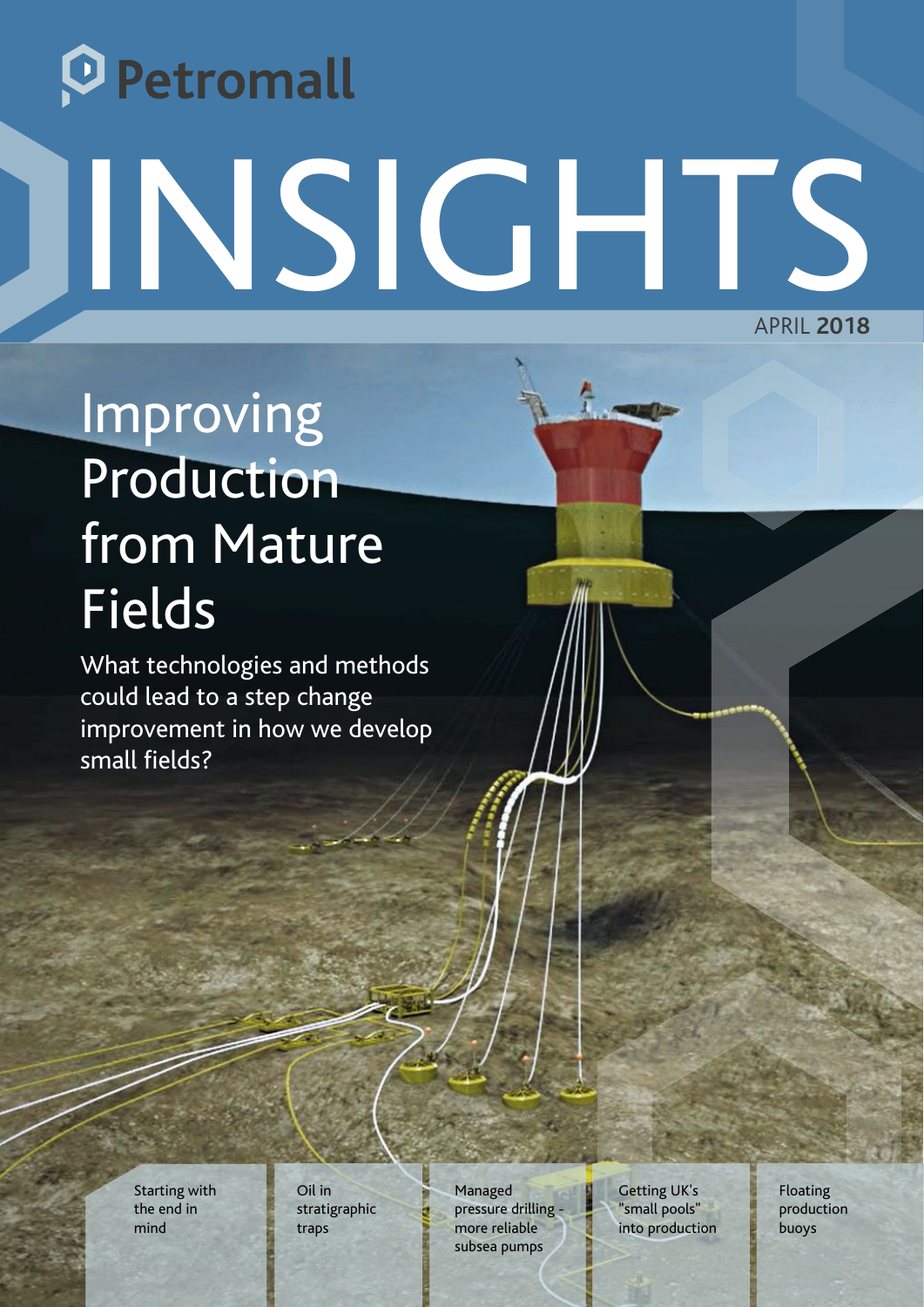## <sup>D</sup> Petromall

Petromall is a unique oil and gas advisory service which prides itself on technical excellence in selected fields and supplementing business management and leadership; in the face of uncertainty.

We offer truthful, professional opinion and advice; no playback of what you already know, and no spin.

Petromall was founded by 4 senior industry and academic practitioners who consider the challenges faced by today's oil and gas environment are going to require herculean acts of leadership and technical skill in the high cost provinces of the world, in order to maintain an industry that is sustainable and even recognisable compared to recent history.

Similarly nations developing an oil and gas industry face related challenges as they seek to maximise the benefits of this new wealth-creating opportunity - in a responsible manner.

#### **GLOBAL REACH**

Petromall actively participates in the facilitation and conduct of seminars worldwide, in conjunction with its associate partner Finding Petroleum.

Our presence reaches parts of the globe, such as: the UK, Malta, the USA, through partners in the Middle East, North Africa and Sub-Saharan Africa.

**This edition of Petromall Insights was written by:** Karl Jeffery, editor, Digital Energy Journal / Finding Petroleum

**Layout by:** Laura Jones, Very Vermilion Ltd

#### **Published by:**

Petromall Limited CentralPoint 45 Beech Street London EC2Y 8AD United Kingdom

**Email** david.bamford@petromall.org +44 (0)20 3286 2556 **www.petromall.org**

## **Improving production from mature fields**

**For years, the main focus of the oil and gas industry was discovering and building new developments. Now the industry is increasingly putting its energies into working out how to get more out of the "mature" fields – the ones it has been producing for decades. But there are some great ideas around about how this should be done** 

The main focus of the oil and gas industry – in UK, Norway, Malaysia, the US, and many more places around the world – is working out how to get more oil from oilfields which have already been producing for decades.

This is something of a culture change for an industry which has always been most excited about the new discoveries and the big new developments. But some of the industry's brightest commercial people, financial people and technical people are applying themselves to the problem – and you can see some of the results in this report.

Perhaps one of the most interesting ideas is 'starting with the end in mind' – where instead of designing faciltiies around the reservoirs we think we are discovering, we try to work out which small reservoirs we might be able to get into production through excess capacity in our existing facilities – and design the project around the margin that we need.

We also look at managed pressure drilling – which basically means drilling with less pressure in the drilling fluid, because you can immediately increase the pressure if you need to. If this can be done reliably, it could be a pathway to much simpler, lower diameter, and so cheaper wells. Wells are a major cost of getting a 'small pools' online.

Other interesting ideas are the 'factory'

approach to offshore development – basically involving much more standardisation and waste minimisation – and ideas for new financial vehicles, which take the debt of a new development off the parent company balance sheet.

We look at the UK's "small pools" effort, to try to improve the business case for getting small reservoirs in development and connected to existing infrastructure.

Companies are considering lower cost floating offshore buoys, with very basic processing, but able to provide power to a subsea well below for pumping and injection. They are designing equipment so it can be easily moved to another site, rather than dismantled, when the life is up.

Companies are also planning new offshore developments so that they are less expensive to decommission. Since decommissioning costs are included in the 'net present value' calculation of new developments, reducing decommissioning costs can mean improving the net present value.

The subject of 'mature fields' is a vast one, involving just about every sector of the upstream industry. Approaches were selected for inclusion in this report based on promising a step change, or a substantially new way of doing something, rather than incremental improvement.

 $\bigcup$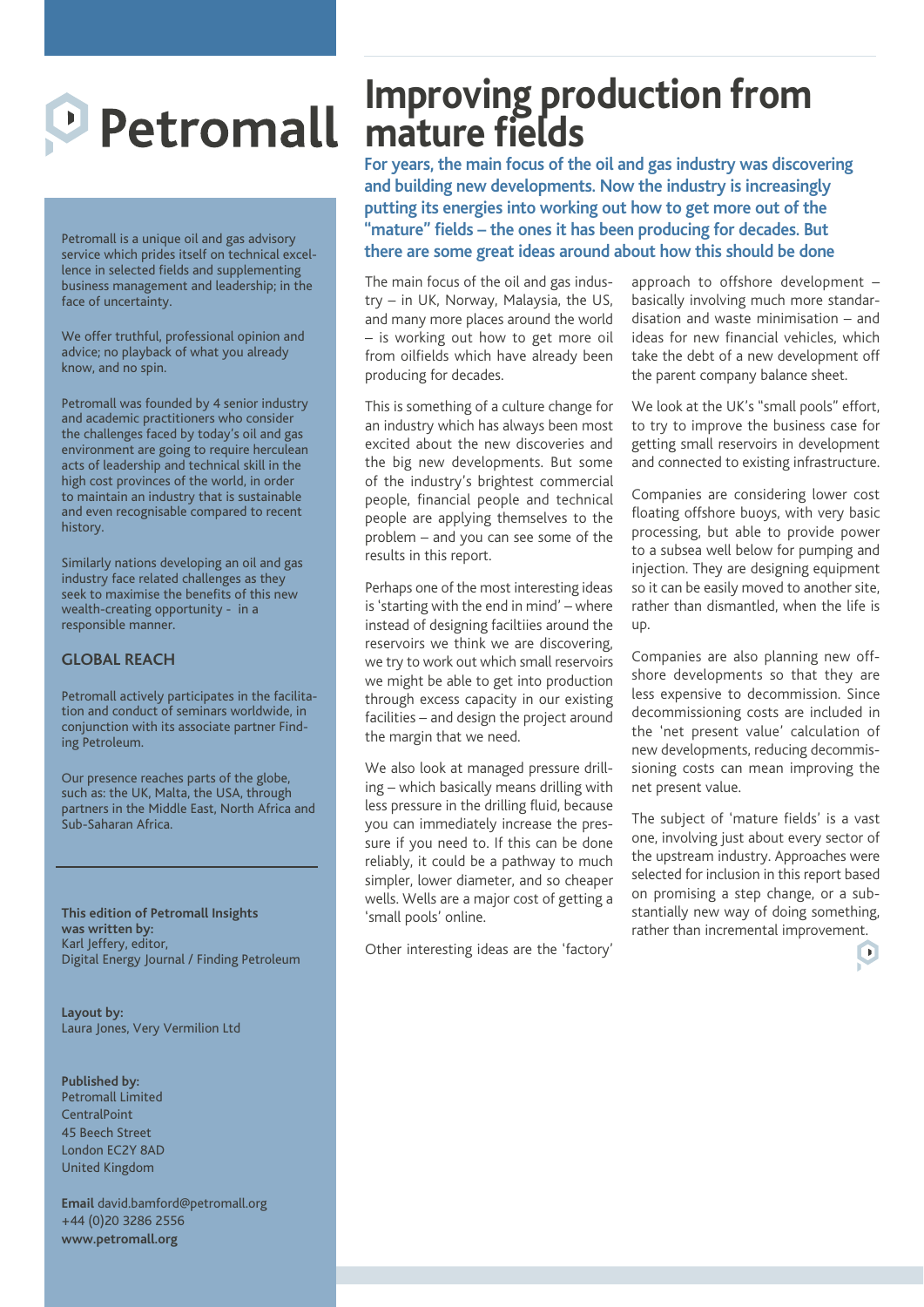## **io – developments "starting with the end in mind"**

**io oil & gas consulting (io), established in 2015 by GE Oil & Gas, now Baker Hughes, a GE Company, and McDermott, helps oil and gas operators plan developments "starting with the end in mind", as a means of rapidly screening various development options and making the best decisions.**

io, a global business headquartered in London, helps oil and gas operators plan their field developments bringing its integrated capabilities, io start with the end in mind and apply systems thinking, embedding a Decision Quality framework throughout. These holistic capabilities are harnessed to develop a field development plan, importantly including a business case, that establishes the best way to move forward, taking all possible factors into consideration.

io calls this holistic approach "starting with the end in mind", to show that it is different from the usual way of planning the development of fields. It means starting with an idea of what success looks like. Then applying an integrated team from reservoir, wells and facilities, alongside commercial and strategic functions, to see if it can be achieved.

In the "starting with end in mind" approach, you build a single "holistic" team covering the reservoir and facilities encompassing the economics, then try out different scenarios to identify the best solution. No discipline controls how the project develops, and everybody works simultaneously, rather than sequentially – a real example of collaboration at work.

To understand why this approach is useful, consider that with mature field operations, operators are not starting from nothing. They typically have infrastructure which is old but capable of handling more hydrocarbons than it currently does, and a number of larger fields coming to the end of their productive life. They also typically have a number of smaller oil and gas fields not yet developed, which are not large enough to have their own infrastructure, but could be economically viable if they could use infrastructure which has already been built.

Operators have multiple factors to balance. The existing infrastructure and processing facilities may need to be decommissioned if it cannot carry enough hydrocarbons to sustain its operating costs. Perhaps the imperative is to push the decommissioning date as far into the future as

> *Turlough Cooling*



possible.

Some undeveloped fields will be larger than others, or be closer to existing infrastructure, or have less reservoir risk.

There are other constraints such as the maximum throughput facilities can handle, the maximum 'head' a compressor can generate, and the maximum flow through a well.

If there is a large number of wells, and variation in production rates from them, it adds to the complexity.

There are also many inter-dependent factors, such as the level of compression in gas lift impacting the oil flow rates, which impacts the revenue, and also impacts the date of end of field life.

There may also be aspects of the country's tax regime and licence terms which affect the option with the greatest net present value.

Perhaps the fields are best developed in a certain sequence, completing the largest or most likely ones first, and planning so that production from a second oil and gas field comes onstream as the first one starts to decline.

Other options to consider can include infill drilling to access bypassed hydrocarbons, injecting water or gas into the reservoir to maintain pressure, or making modifications to the processing facilities.

#### **The usual approach**

The usual way that operators work out how to develop fields is usually based on a number of sequential processes, says Turlough Cooling, head of drilling and subsurface at io.

Operators build sophisticated reservoir models, with all the available reservoir data, which they 'tune' against the actual production and any new data.

This reservoir model is used as a basis for working out new locations to drill, and what the anticipated production from the new wells will be, and what new facilities are required to handle the hydrocarbons.

This work can take many years, including computer time running the complex simulations, and calculating the costs of building the necessary facilities. It must be done repeatedly for different drilling options.

#### **A systems thinking approach**

The "starting with the end in mind" approach is designed to come up with results which are just as useful in supporting decision making as the complex model, but solving it much faster.

A "systems model" can be built of the oil or gas field and its facilities, which people from the various disciplines can collaborate on simultan-



*Highfield*

eously. Note however that this is not a software project – there may be software involved in the analysis, but the analysis is not something performed by a single piece of software.

No single discipline has overall control of the model. It is a joint decision making tool. Everybody understands their part of it and can check it is working logically and correctly, says Tim Highfield, Head of Developments with io.

This way, you can be sure that the end outcome makes sense to everybody in their respective functions, even though people are not necessarily able to understand someone else's parts of the model.

The final result can be analysed in more detail in a higher resolution reservoir simulation, but only to give a second level of verification to the final option chosen, not to actually drive the decision making process.

"This approach of ours offers a more optimised model suitable to help maximise value, better allocate capital, especially with complex mature field operations, and accelerates operators' decision making into days rather than weeks or months," Mr Cooling says.

As an example, one undisclosed client wanted to identify better ways to operate a development with 250 wells connected to a number of different pipelines operating at different pressures. It had the option of using compression to improve production, but wanted to work out the best date and point in the system to locate the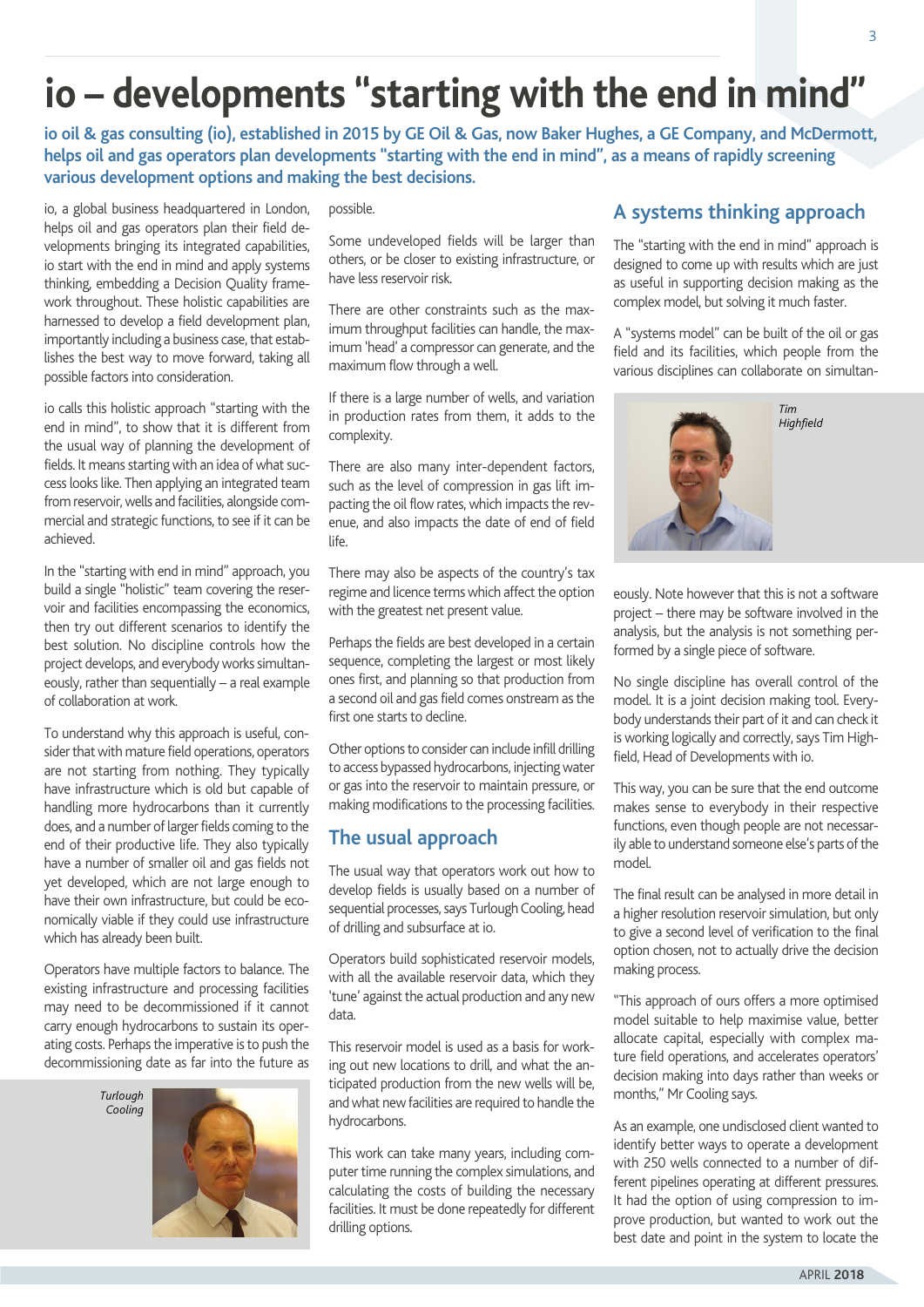compressor and the compression power required. This problem was brought to io and it was quickly decided that a systems model should be built to solve this wicked problem.

The objective was to maximise net present value, not necessarily maintaining a production plateau. This is a balance between maximising revenue (linked to production) and minimising costs (spent on any modifications to the facility and compression).

#### **Precise simplicity**

It is important to get the right level of simplicity in the modelling – something which will give you similar results to a more complex model, but without over-simplifying.

For example, you might be able to understand production from 250 wells using a few well production depletion curves, rather than 250 curves.

"You can get something that's good enough to make decisions conceptually, and screen rapidly, rather than spending months studying different production cases using subsurface models" Mr Cooling says.

#### **Multi-operator models**

The same approach could be extended for decision making where many different operators are involved, finding the best overall outcome.

It enables the participants to avoid a situation where each party is fighting for their own optimal outcome, to the detriment of the outcome for the whole system.

This could be performed for parts of the North Sea, with perhaps the Oil and Gas Authority advocating this type of model, Mr Highfield says.

If confidentiality is an obstacle (rightfully operators do not like to share their strategies with their competitors), a way around is for operators to appoint a trusted consultant to make decisions, whereby the consultant can see individual operators' plans and strategies, but does not share them with others.

This is the way building surveyors work in the UK, where a surveyor is appointed by both sides in a dispute to work out the right way forward, rather than each side appointing their own surveyor and the surveyors arguing on behalf of their clients.

#### **Need to do it now**

The UK oil and gas industry has time constraints in that much of the offshore infrastructure will be not be viable to keep in operation within a few years, due to a lack of hydrocarbon throughput, unless more 'small pools' are put into production.

Furthermore, as some infrastructure is taken out of operation, there can be a cascade effect with more small pools being non-viable to keep in production because there is no suitable infrastructure nearby.

A lot of the delay is due to lengthy decision making processes, perhaps due to the complex models which operators use to establish the best way forward. Using 'systems models' could be considerably faster, Mr Highfield says.  $\begin{array}{c} \hline \rule{0pt}{2ex} \rule{0pt}{2ex} \end{array}$ 

## **Exploration - is there much more oil in stratigraphic traps?**

**Most oil fields developed to date are structural traps, easy to identify through seismic. But maybe there are many more oilfields not yet discovered in stratigraphic traps, which cannot be easily de-risked with seismic, but where electromagnetics can play a big part, said Daniel Baltar of Fox Geo**

Until now, oil and gas exploration has been extremely focused on structural traps, which are easily identified on seismic data.

However there may be much more oilfields yet to find in stratigraphic traps, where the oil is trapped between different rock layers. These are very hard to de-risk using only seismic, because seismic cannot easily tell if there is a trap and does not provide much information about the fluid content, said Daniel Baltar, partner in Fox Geo and formerly Global Exploration Advisor for EMGS ASA. Hence stratigraphic traps can be in an early stage of creaming because they have been typically regarding as high



risk (likely to contain brine) by the industry, hence there is potential for large discoveries even in mature areas.

But this is exactly where electromagnetics can play a part – because brine conducts electricity (is less resistive) and so brine filled sediments show up on an electromagnetic image as low resistivity bodies.

The oil and gas industry's experience with unconventionals illustrates that it is possible to change things, but change typically requires "changing several things at the same time", he said. So if we want to explore high potential stratigraphic plays, we can't expect to succeed by using the same methodologies that have not succeeded in the past.

#### **How CSEM works**

Controlled Source Electromagnetic (CSEM) surveys generate an electromagnetic field through the subsurface, and measure what comes back using electromagnetic receivers.

Most of the material in a sedimentary basin except salt water is highly resistive (not conducting electricity at all). Oil and gas are also resistive.

Hence resistivity can be a great indicator of brine presence or absence, and of the amount of brine not present in the sediment. Hence large and thick hydrocarbon accumulations will show up in the CSEM as high resistivity bodies.

#### **Working with CSEM**

Geoscientists have used this CSEM data to evaluate and better understand different drilling options which have already been identified with seismic. In the jargon, they can make a better 'creaming curve', or better order to drill the prospects, with the best looking one first.

An example is on Wisting, a discovery in the Barents Sea in Norwegian waters. The main play is an early Jurassic reservoir in rotated fault blocks. The main risk of the play was a lack of seal.

Before using CSEM, most oil companies had identified the presence of the well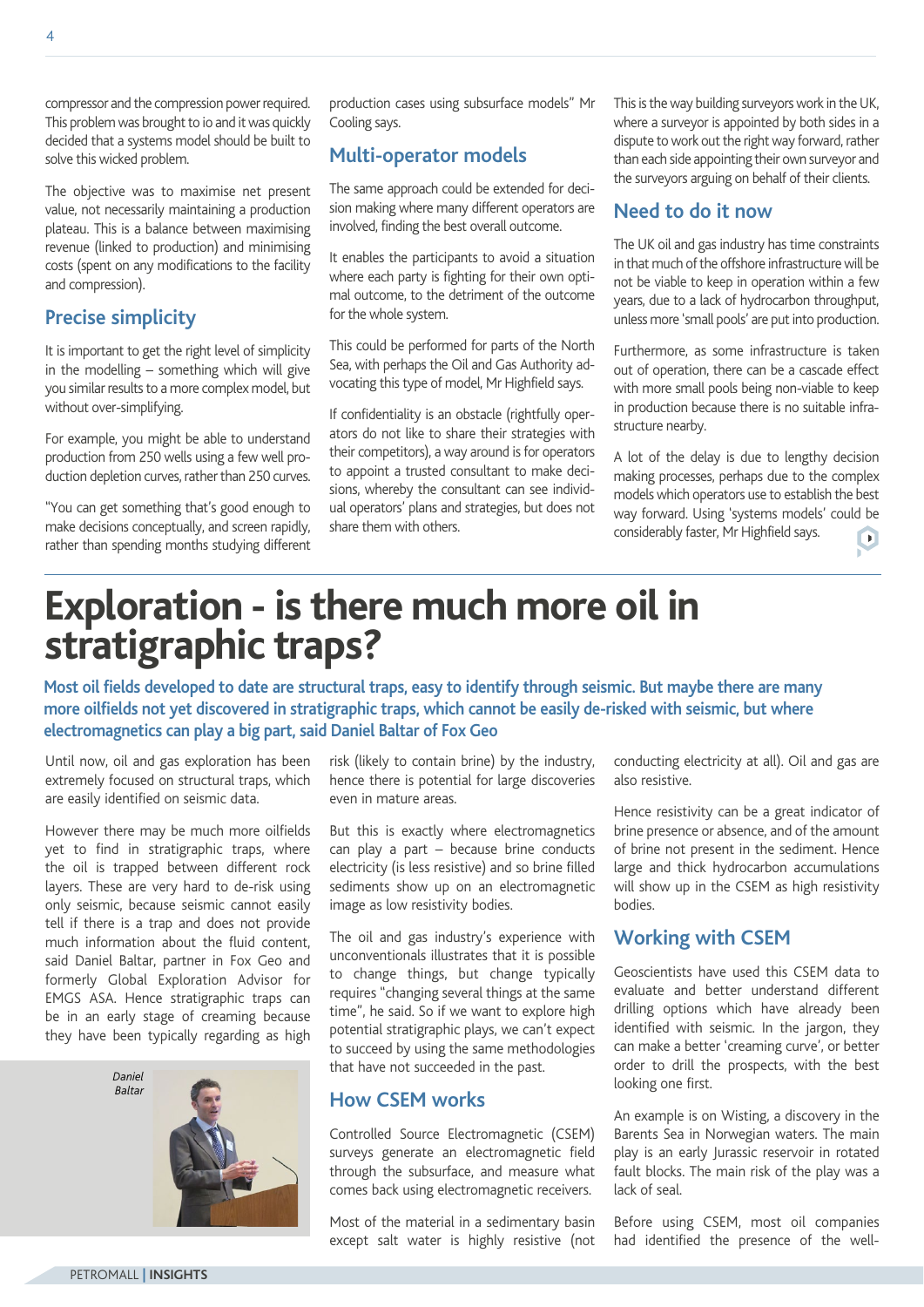known play, but had deemed it too risky given the high seal risk owing to its shallow burial depth. But with the CSEM, it was possible to see that there were differences in the resistivity in the fault blocks, indicating some them could be hydrocarbon filled, and lowering the seal risk.

Subsequently they the play was drilled and there were 3 oil and gas discoveries in a row, in the right size order, largest to smallest. "That is a very outstanding thing to do, extremely hard to do in reality" he said.

Another example was the Kayak field, a discovery made by the Norwegian oil company Statoil near a dry well in an unproven play with a strong stratigraphic component. It is very likely CSEM has been used in the decision to drill this prospect, it had been discussed by EMGS in publications several times before. Drilled in 2017, it found 40m barrels. Statoil has not yet found the oil water contact so they don't know how large it is, Mr Baltar said.

CSEM data processing is much advanced over the past 15 years, current CSEM inversion is equivalent to seismic full waveform inversion.

"You can place things in depth and get an image you can compare to your seismic," he said.

One challenge with EM is explaining to companies that it does not give them a 100 per cent likelihood of success, but when the typical chance of success in exploration wells is as low as 15 per cent, a small de-risking is enormously valuable.

One of the biggest barriers is that most oil and gas companies are not used to integrating CSEM in their decision making, he said.

Mr Baltar started a company called Fox Geo to provide a range of services around using electromagnetics in exploration.

 $\bullet$ 

## **Reducing drilling costs with managed pressure drilling – and better subsea pumps**

**Managed pressure drilling can help reduce the costs of building a well, if it means that the 'safety margin' of pressure in drilling fluids can be reduced, and so the well drilled with less pressure, and so constructed with a simpler design. More reliable subsea pumping could be a key component to broader market acceptance**

Managed pressure drilling is not a new technology, although it is not widely used. The basic idea is that you control the pressure of drilling fluid more precisely. This can be a way to reduce drilling costs, if it means that the well is drilled with fluids under lower pressure than with conventional drilling – and this is a pathway to a much simpler and slimmer well construction.

One problem with managed pressure drilling for subsea wells (until now) has been the complexity and low reliability of the subsea pumping equipment. But a Norwegian company, Fuglesangs Subsea, has developed a new pumping system which could be much more reliable, and so make managed pressure drilling much more viable.

Fuglesangs estimated that overall, managed pressure drilling can lead to a 30 per cent reduction in the overall cost of a well. Considering that constructing a well can be half the total cost of getting a "small pool" into production, this can mean reducing the total cost of the development by 15 per cent, perhaps a big enough difference to get many marginal projects sanctioned.

Bear in mind that hydraulic fracturing, a technology which transformed the entire industry and the economy of North America, also involved a number of different technologies and concepts to be introduced at the same time. Perhaps "bundle of new

concepts" is the way the oil and gas industry makes big steps forward.

#### **Explaining managed pressure drilling**

The basic idea of managed pressure drilling is that the driller is able to continually adjust the pressure in the drilling fluid, or "mud".

The main purpose of drilling fluid is to stop any high pressure reservoir fluids from dangerously coming up through the well out of the subsurface, as they did in the Deepwater Horizon disaster, or in the famous 'gusher' images of early oil wells. There is a column of fluid in the well, which creates a pressure outwards from the well, which balances pressure from reservoir fluids trying to get into the well and out to the surface.

The critical parameter is that drilling fluid pressure is in the window between the frac pressure and pore pressure. If mud pressure was higher than the frac pressure, mud would force the rock open. If lower than the pore pressure, reservoir fluids would enter the well.

In a conventional offshore production drilling scenario, the riser is always full of mud with cuttings, as the mud flows down the centre of the drill string (powered by traditional topside piston pumps) and mud with drill cuttings (sand / rocks) flows into

the riser casing annulus and is returned to the surface).

In an Managed Pressure Drilling (MPD) system with a pump , the riser column is connected to the suction side of the pump. Stopping the pump means that the riser fills up. Starting the pump and evacuating mud through a separate return hose to the surface, reduces the level in the riser and thereby reduces Bottom Hole Pressure. A video explanation from EC Drill is online at https://youtu.be/oDwjBLjfjqU

This means that it is possible to drill with mud at a lower pressure downhole than would be normally used, safe in the knowledge that if higher pressure was suddenly needed (for example if the well encountered a high pressure reservoir), higher mud pressure would be immediately available.

There are big potential financial benefits to this. Normally wells are drilled to a certain depth, then casing (metal tube) is put inside the well to stop the well from collapsing, and then the drilling continues deeper at a narrower diameter, inside the first well casing. This results in the "telescope" well design.

A well may only need to be 6 inches diameter at its deepest point, but the start of the well is drilled at a much larger diameter, to allow for many step-in stages. The bigger the diameter of the well, the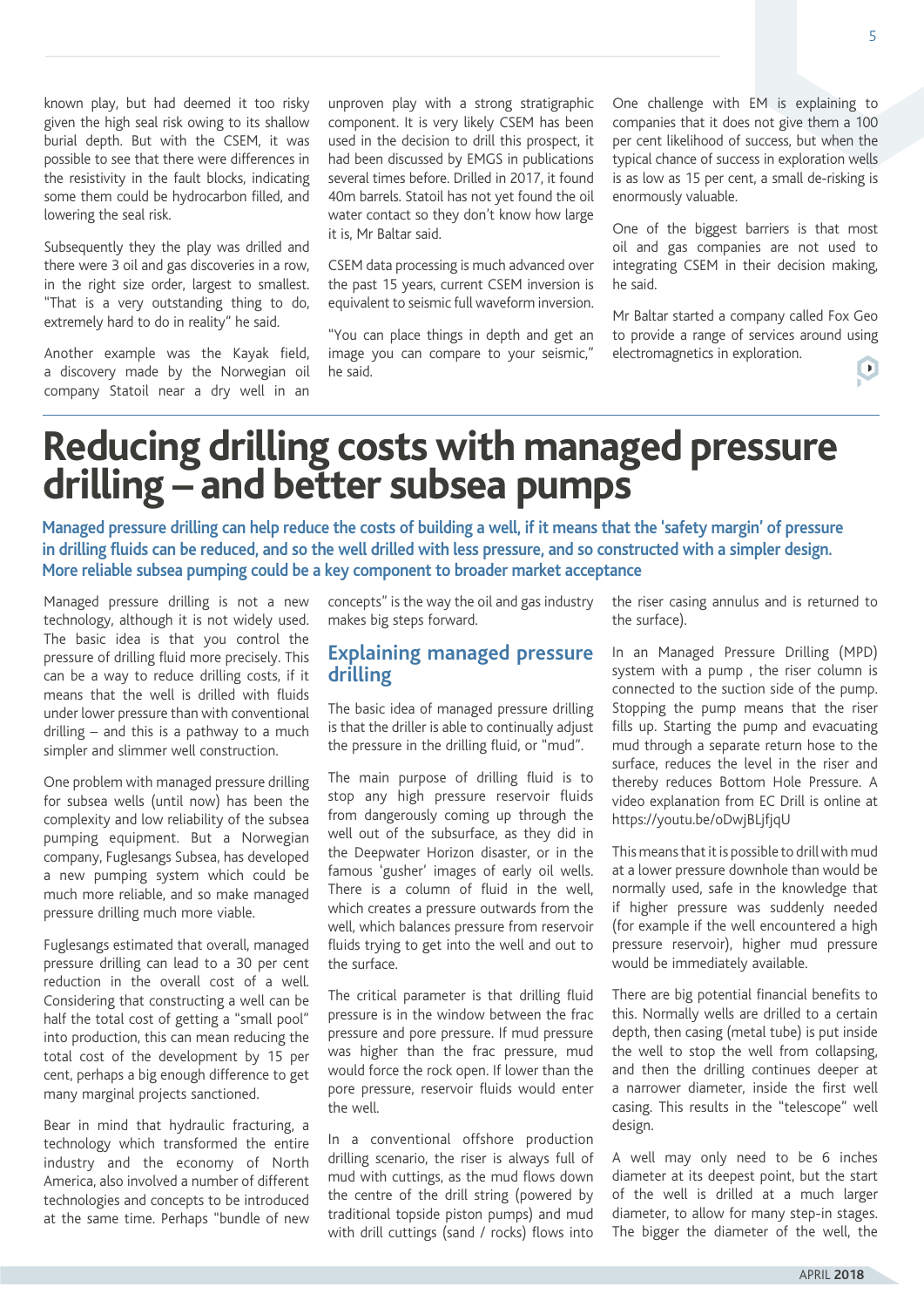slower the drilling and the higher the costs.

If managed pressure drilling means that there is less well-bore damage (because the drilling mud is at lower pressure), perhaps there won't need to be so many step-in stages, and the drilling could be done at a smaller diameter to begin with, ultimately leading to a much less expensive well. The drilling can be made with less stopping and there is less cementing work involved, another source of cost and risk.

Managed pressure drilling is also a great help when drilling through uncertain geology, when you don't know what pressures you may encounter. Rather than have mud at a much higher pressure to create a safety margin, you can just apply the higher pressure immediately if you ever need it.

It means that you do not need such a big riser (because mud is not being continually pumped from downhole and back up to the drilling rig through the riser).

#### **Subsea pump reliability**

One of the biggest issues with managed pressure drilling on offshore wells is the complexity of the pump, which must be on the seabed (in order to be able to pump drilling mud up the riser to increase pressure). The pump must be variable speed (to achieve different levels of pressure). It must also be able to pump rock fragments in the drilling fluid (the secondary purpose of the drilling fluid is to bring drill cuttings out of the well).

Fuglesangs Subsea of Oslo was invited to develop a new type of subsea pump for this purpose in 2009, where one of the test criteria was to pump 1000 metric tons of rock up to 50mm in size.

The company had previously made pump systems used in the mining industry for 25 years but was new to oil and gas. It developed a 500 kW centrifugal pump, Mudrise™, for the task, where the pump action is through a rotating impeller, like a propeller on a boat. Previously mainly only positive displacement and disc pumps had been used or trialled for this.

So far 16 of these pumps have been sold to various subsea mud pumping applications, and pump-based MPD systems are in use by Statoil on the Troll field and Lundin in the Barents Sea.

The biggest source of failures (70 per cent) on subsea pumps is the mechanical seal, which prevents mud from leaking out and stops water from getting inside the pump, says Alexander Fuglesangs, founder and CEO. The pumps have complicated systems with different fluids, where the fluid acts as a sealing barrier.

The company has taken a "very disciplined and systematic" approach to understanding the failures, why they happen and how to reduce them. For its new Omnirise range of pumps, the company is developing a way to use magnets to transfer power to the pump shaft, creating a hermetically sealed pump replacing the mechanical seals and barrier fluid system.

Mr Fuglesangs emphasises that a traditional subsea pump intended for permanent installation on the seabed (Mudrise™ pumps are only intended for campaigns of 1-12 months at a time) can have a total lifecycle cost of north of NOK 1bn (US\$128m), of which only 10 per cent could be the purchase cost – there are also costs of installation, operation, energy, maintenance and repair, downtime (due to failure or to maintenance) and disposal.

#### **Oil, Gas and Water Injection pumps**

Fuglesangs is building on its subsea pump



experience to develop a subsea pump which could be used for oil, but without requiring a complex "variable speed drive" on a platform, to manage the power supply to the pump, as other subsea pumps do. It also does away with the need for fragile mechanical seals and complex barrier fluid systems.

Companies have used electric submersible pumps (ESPs) in wells for many years to pump oil out of reservoirs. These need to fit inside a well at its smallest diameter point, so are long and thin, typically 20-50m long. They have complex couplings, bearings and seals, making them very fragile. They have also shown to be less suitable to horizontal wells.

The variable speed drives, with associated process, control and barrier-fluid equipment, weight between 90 and 500 tons. The variable drive changes AC input current, to DC, and then to AC again. The system generates a lot of heat and so needs its own cooling. The space and weight implications of such equipment is a considerable limiting factor to more widespread use of subsea boosting pumps, even if they are proven to be the most effective tool in the "IOR Toolbox".

With the Fuglesangs pump, the speed variation is managed within the pump itself, using a technology called "hydrodynamic coupling". The system is based on a Voith Torque Converter with an impeller and a turbine. The rotating shaft from the pump motor drives the impeller, which then drives the hydraulic liquid through the turbine, which drives a second shaft. The system can be adjusted real-time for how much of the power of the first shaft transfers to the second.

The first full pump, called "Omnirise Single-Phase Booster", under development with Statoil, AkerBP, Lundin and NOV and will be in 'manufacturing' during 2018, with factory acceptance testing starting in early 2019.

It aims for a CAPEX of under 50 per cent and OPEX of 20 to 80 per cent of other pumps on the market.

Oil companies have said it can reduce production cost by \$5 to \$15 a barrel.

Fuglesangs was founded in 1855, originally making sleeping bags, and has been in the same family ownership for 5 generations. It started making pumps in 1982. The subsea division Fuglesangs Subsea was spun out as a separate company in 2013. *Fuglesangs' "Omnirise" subsea centrigual pump* $\bullet$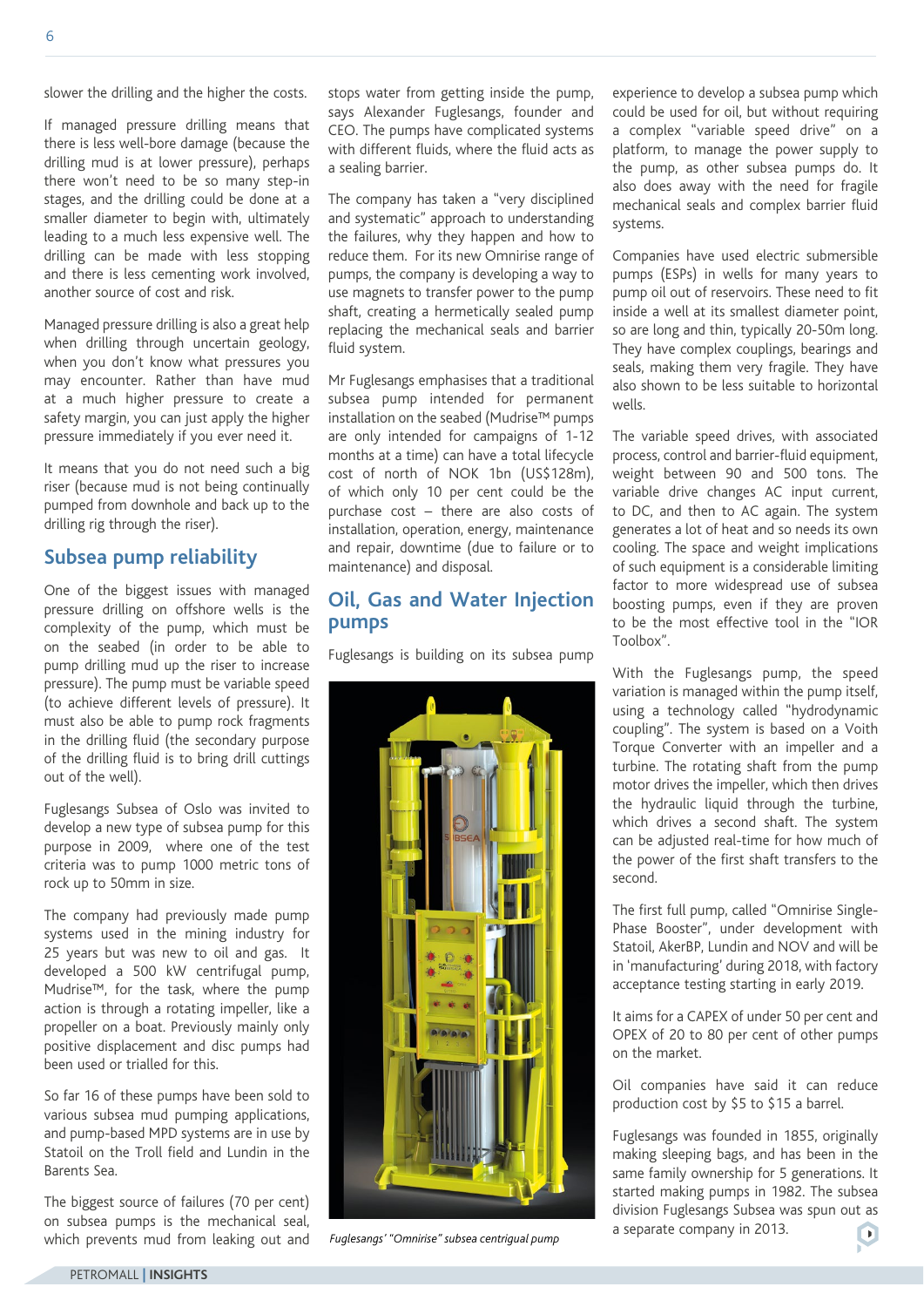## **Getting the UKCS "small pools" in production**

**There are a number of initiatives in the UK oil and gas industry to try to make 'small pools' (small reservoirs) in production. These were discussed at a forum organised by the Oil and Gas Technology Centre in Aberdeen in January at the "Subsea Expo" event**

Oil and gas analysis firm Wood Mackenzie has done a study of all the 'small pools' identified by the UK's Oil and Gas Authority, to help assess the overall business opportunity. The study was made in late 2017.

Mhairidh Evans, principal analyst, Wood Mackenzie, notes that there have been changes in the sort of projects the industry is looking to develop, which favour small pools, such as a bigger interest in short cycle, quick payback projects, and the 30th licensing round (closed November 2017) having a focus on mature areas of the North Sea.

Wood Mackenzie counts 110 infrastructure "hubs", which small pools could be connected to (i.e. existing offshore platforms). 50 per cent of these have less than 25 years remaining. By 2025, only 10 per cent will have 25 years remaining. This is not due to the platforms becoming old and unsafe, it is because there is not anticipated to be enough hydrocarbons flowing through them to make them viable to keep operating. So that creates a big incentive and need to get small pools onstream.

Wood Mackenzie reckons there is 3bn boe total in 275 undeveloped small pools, of size 3-50m boe.

Of these, 2.5bn are within 25km of 'qualifying infrastructure' (i.e. infrastructure that could be used).

If projects are only given a go-ahead if they are profitable at \$50 a barrel, it thinks 1.5bn of this 2.5bn is viable. A further 300m barrels would be viable if companies plan around a \$65 oil price.

If some of the ideas about "Tieback of the Future" being developed by OGTC (see next talk) are implemented, there could be a 400m boe available.

There were about 1.1bn boe of small pools put on offer in the 30th licensing round, including some smaller, or high temperature high pressure discoveries, many discovered "decades ago".

The beneficiaries of these projects would be the companies taking out licenses for blocks containing the small pools – and the companies who own the hubs. This includes oil majors, independent and private equity.

There are 37 'hubs' which could benefit from these small pools, identified by Wood Mackenzie.

There are many other factors than economics to get projects to go-ahead, including technical issues and other commercial factors. There may be ways to reduce the development and abandonment capital expenditure.

If the UK develops small pool expertise it may be exportable. Wood Mackenzie calculates that 25 per cent of the world's viable 'small pools' are in the UK North Sea, but the top 10 countries in terms of recoverable resource, largest to smallest, are Norway, UK, Nigeria, China, Malaysia, Australia, Indonesia, Vietnam, Canada, India.

#### **Tie-back of the future**

The Oil and Gas Technology Centre is driving a project to develop a 'tie-back of the future', focused around 6 features – re-usable pipelines, less onerous 'safety zone' requirements, re-usable control systems, advanced flow management, "plug and play" equipment, and a general theme of "remove, refurbish, re-use".

The aim is the half both the cost and the time required to develop small pools.

So far, 25 operators, supply chain companies and technology companies are involved in the 'tie-back of the future' project. OGTC has invested £250k in engineering work. As of February 2018, it has 5 technology projects underway, 13 technology proposals in the pipeline and 6 integrated studies completed. Specific ideas included so far include mechanical hot taps, mechanically connected pipelines, multi-use pipelines, integrating renewable energy systems and unmanned facilities on platforms supporting the wells.

Graeme Rogerson, projects manager with OGTC, believes that all of this could reduce the cost of tie-backs by as much as 50 per cent.

There are many challenges, for example if the industry is re-using equipment, then there may be an increase in risk. It might require a new contractual and commercial model. It may be possible to use 3D printing techniques and other methods to make subsea equipment lighter but without losing strength, taking lessons from the aerospace industry.

Further information about the project is online at Theogtc.com/tiebackofthefuture



#### **Safety zones**

One cost reduction idea is that it may be possible to reduce the amount of metal infrastructure placed on the seabed to protect subsea infrastructure from fishing nets – by simply asking the fishing industry to fish somewhere else.

Subsea companies also bury flowlines to protect them from fishing nets, another major expense that may be avoidable, said Iain Craik, development engineering team lead at Lloyd's Register.

The project team has been in discussion with the Scottish Fishermen's Federation (SFF) about how it could work.

A challenge is that 60 per cent of vessels catching fish in UK waters are not British vessels, he said.

#### **Premier Oil – unmanned operations**

Premier Oil is developing a number of facilities in the North Sea with reduced manning, as a way to reduce costs, said Robin Simpson, Development Projects Manager, Premier Oil, speaking at the Subsea Expo "small pools" event.

Its oil platform on the Solan field, West of Shetland, was designed to be operated unmanned. People have stayed on the platform to get the systems commissioned (up and running). It took about two years to get to the point where it can operate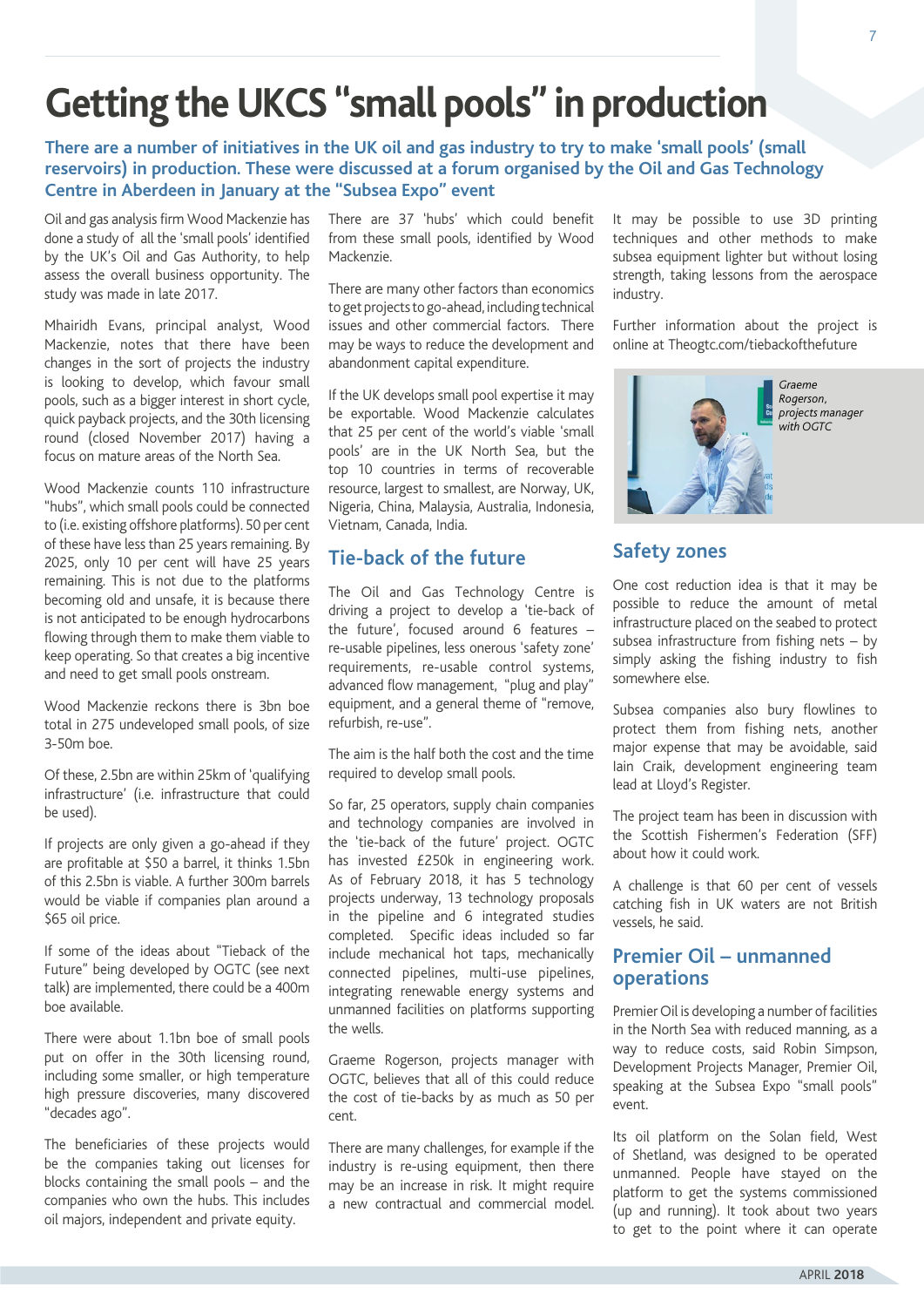unmanned. Production started in 2016.

Premier designed the platform to operate unmanned, initially planning to be unnamed within a year of start-up. According to the initial idea, the manned work would be just for commissioning systems, not operating them. It has taken a little longer. "2 years on, we've completed the water treatment operation, we are on the cusp of it now," he said.

Its "Babbage" gas platform in the Southern North Sea is now a "not permanently attended installation," he said. The platform is linked to 5 wells in production. The platform has a limited amount of water / gas separation and has wet gas metering.

Premier Oil has been considering having an unmanned production facility for its operations offshore of the Falkland Islands in the South Atlantic. There is no established oil and gas industry in the region. "There's no reason why this shouldn't work in the North Sea as well," he said.

It is possible to check for many problems remotely, such as with acoustic leak detection tools on valves, he said. This means that anyone visiting the platform can make sure they have all the necessary spares with them.

## **Crondall Energy – floating production buoy to support small pool development**

**Floating production and subsea consultancy Crondall Energy is developing a design for an unmanned offshore production buoy which could help get small, deepwater fields into production**



*The Crondall Energy floating buoy design – receiving production from subsea wells and sending hydrocarbons on to a nearby hub*

Floating production and subsea consultancy Crondall Energy is developing a concept for a floating production buoy, operating as a normally unattended installation (NUI).

The buoy could be used above deepwater subsea wells, to provide the production facilities and utilities required to produce the field.

The technology will enable subsea wells to be connected into a nearby hub platform if a basic subsea tie-back is frustrated by distance or the requirement for local services such as power or chemical injection. Otherwise, the buoy can provide production facilities locally and export produced hydrocarbons into pipeline infrastructure.

The buoy is constructed in two parts, the hull and topside deck, both are designed as separate floating structures.

For installation, both the hull and topsidedeck will be floated to site independently. The hull is connected to moorings and risers before being temporarily submerged. Once the topside-deck arrives on-site it is floated over the hull and they are winched together

before the complete facility is de-ballasted to an installation draught. This approach reduces the need for expensive offshore vessels during installation.

When the field finishes its viable production life, the buoy can be easily un-installed and moved to another field for use again on different projects.

#### **Equipment**

The topside-deck houses most equipment on the production buoy, including power generation. Topsides facilities and/ or utilities required for the field application are located on an open production deck with little equipment located within the hull.

Since the facility will be normally unmanned and remotely operated, equipment installed onboard must support remote operation and monitoring.

As a result, equipment selection for the buoy is focussed on minimising maintenance, allowing the buoy to be maintained during planned visits every few months. The use of condition-based-monitoring and risk-basedinspection techniques will maximise the effectiveness of this maintenance approach.

The facility concept is designed so that offshore personnel access the facility for routine maintenance using "walk to work" vessels rather than helicopters. This enhances personnel safety and increases the work that can be achieved during planned maintenance periods by offering an increased maintenance crew size and the opportunity for day and night shift operation.

**Maturing the "design concept"**



*David Steed, Crondall*

Crondall is starting a study with the Oil and Gas Technology Centre in April 2018, looking at maturing the "design concept" for the buoy, based around actual industry requirements.

The plan is to develop a design for the buoy which could operate in the Northern North Sea, in 150m water, producing 20,000 bopd of oil with a low to medium gas oil ratio (about 25,000 barrels including water).

As of March 2018, five companies had committed to join the project, and there is match funding from OGTC. More companies are welcome to get involved.

The study will be run in two phases. Phase 1 will focus on the facility's design and equipment selection required for remote operation and will prove the facility can be operated as a NUI. Phase 2 will mature the design further and demonstrate the economic feasibility of the production buoy as a development concept for small pools.

"The study will stretch the envelope of what can be achieved with NUIs in terms of production capacity and water depth. The goal is to demonstrate technical feasibility and look at what it will cost to deliver and run." says David Steed, project manager with Crondall.  $\bullet$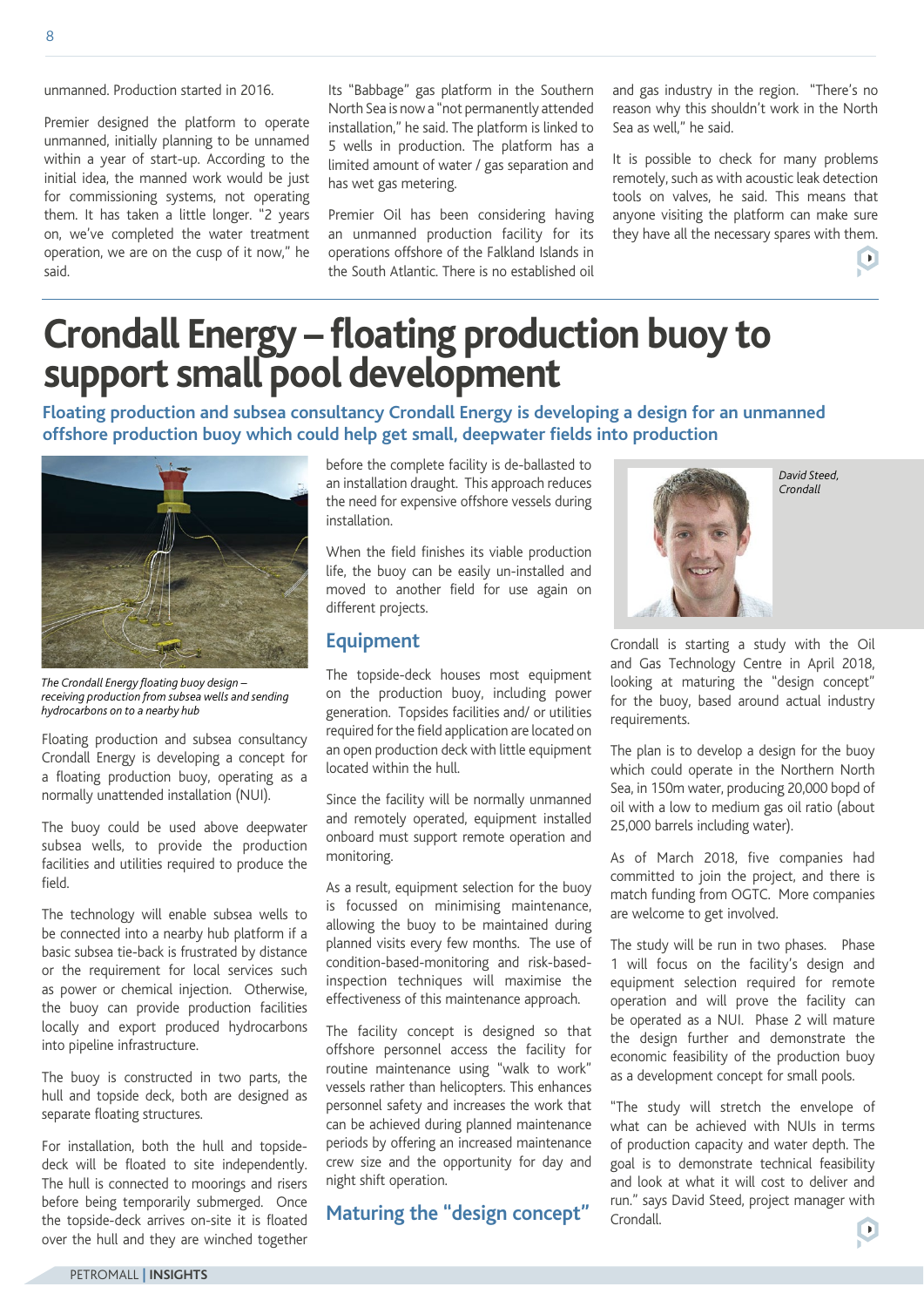## **What does a "factory approach" for offshore mean?**

#### **If the UK offshore oil and gas industry is going to stay viable, it needs to become more of a factory production line. Chris Wheaton explained what he thinks this means**

One of the strategies most likely to lead to commercial success in the North Sea is to take a "factory" approach, thinking like a manufacturer rather than a producer, said Chris Wheaton, investment manager with Stifel, a London investment banking firm.

To see what a 'factory approach' looks like, UK oil and gas companies can look across the Atlantic to see how companies are developing unconventional oil and gas resources, as described in the previous talk. They are drilling an enormous number of wells continuously in the same way and continually pushing costs down, he said.

UK North Sea is in competition with US unconventional players, and indeed all other basins globally, in that they are competing for the same pool of investment capital, he said.

The point is that the decline in oil prices has meant action is starting to be made towards a factory approach – and results are becoming apparent, and more profits are being made without any help from the oil price. Yet a lot more progress is possible in this direction, he said.

"To do it, you have to think like a manufacturer, maximise uptime, maximise throughput, get control of operating costs," he said. "In offshore the large majority your costs are fixed, so by improving uptime your cost per unit improves."

Taking a manufacturing approach may also mean looking for more effective ways to work with other companies, rather than the traditional adversarial relationship between operators and contractors. For example models where both suppliers and operators share the pain and share the gain. The same can apply to service companies in their relationship to their own suppliers.

Oil companies might do well to think, how would an automobile company or an aerospace manufacturer think about running facilities like this, he said.

#### **The track record**

Industry association Oil and Gas UK has calculated that North Sea operating costs doubled from 2007 to 2014. But now costs have been halved in just 3 years. "A fantastic performance," he said.

In this period that operating costs doubled, there was also a 15-20 per cent reduction in uptime ("production efficiency"), down to about 65 per cent in 2012. "You wouldn't run a factory at 65 per cent uptime, and you can't run the North Sea at 60 per cent uptime," he said. Since then uptime has improved to 73 per cent in 2016, according to OGA figures.

The Oil and Gas Authority has split the causes of production shortfall into four buckets of production facilities, wells, pipelines and shore facilities, and the largest of those is facilities uptime. There is still the potential to improve further across all four areas, he said.

However Statoil's production uptime in Norway is better – 90 per cent– and that can be taken as a rough figure for the entire Norwegian Continental Shelf, since Statoil operates two thirds of Norwegian production, he said.

The most unreliable platforms are not necessarily the oldest ones, he said. Production efficiency is actually lowest (about 58 per cent) for platforms built 10-15 years ago (2003-2008). Older platforms are showing a higher production efficiency.

#### **Working with data**

Data gathering is an important part of the "manufacturing" concept. Over the past few years the cost of gathering data [sensors] and analysing data has fallen dramatically, he said.

"The more data you have the better, given how easy it is to analyse large chunks of data," he said. "It is much cheaper to look for patterns and opportunities in data than it's ever been. There's so much more the industry can do on this."

"Better data means better safety, better productivity, less unplanned downtime. You can predict when you need to change something and also when you don't need to change something.

You've got better people productivity. You can attack wasted time on wasted



*Wheaton*

tasks, focus expensive people on what really matters."

There are opportunities for creating digital models of offshore plant, sometimes called "digital twins," which can be used to test out plant modifications or production optimisation schemes in the virtual world.

"That's really exciting, it takes an awful lot of effort and risk from offshore and manages it better onshore. The more planning and preparation you can do onshore the better. I think this is a really interesting area for data," he said.

The industry has found ever more inventive ways of using its 'data exhaust', he said. For example oil companies are finally starting to employ data specialists to look through (for example) archived production data, and try to find useful insights from it.

"The more data we've got the better it is. I think there's a big chunk of data completely worthless and some data worth its weight in gold. The rest of the world has got value out of data mining,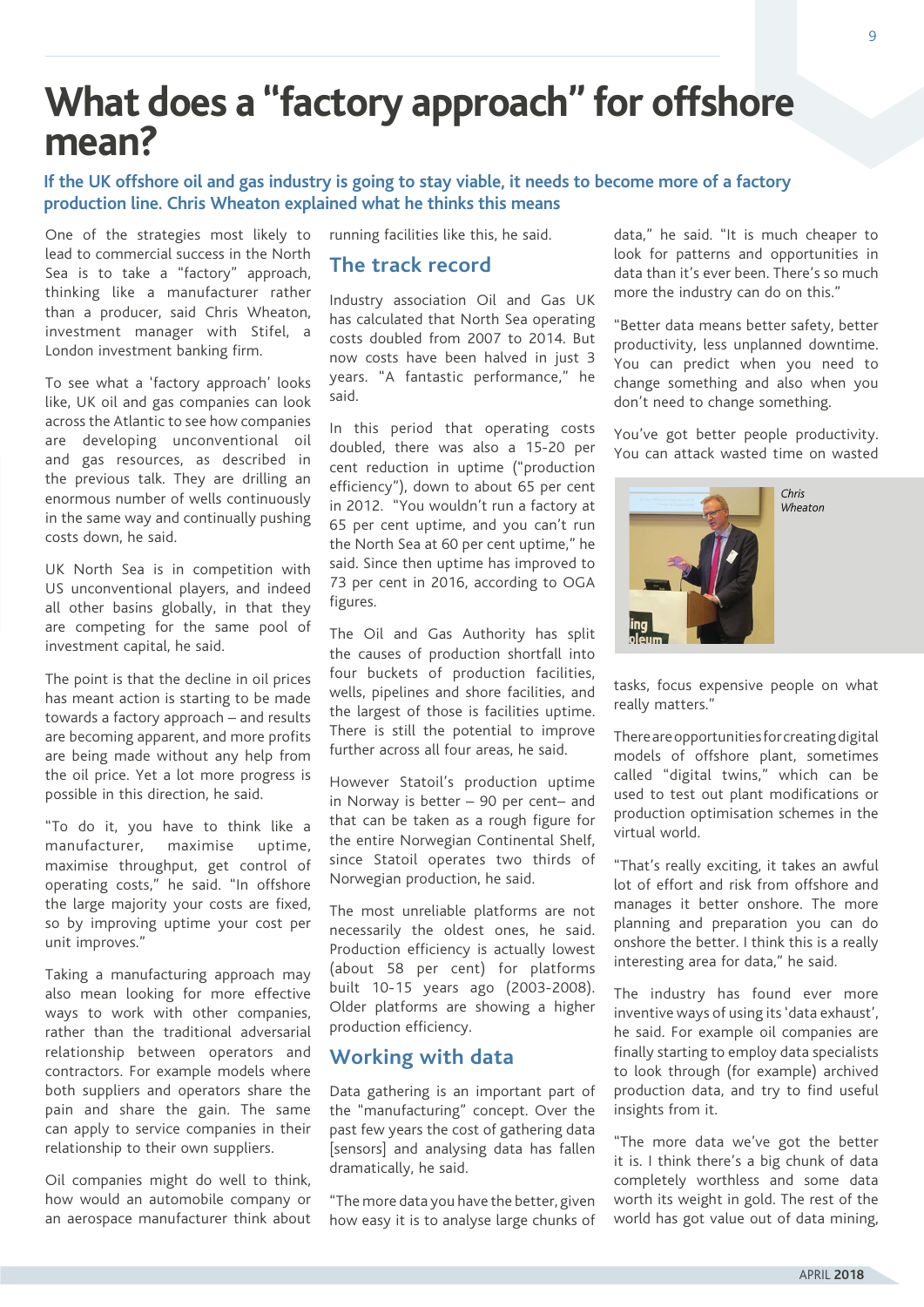I can't imagine the oil industry being any different."

#### **Remote operations**

The future of the oil and gas industry cannot be with more massive conventional projects, with a massive jacket, massive topsides and 200 people working onboard, Mr Wheaton believes.

"Recently I was offshore on a platform with a complement of 190 people. I tore my hair out [asking] why do you still have 190 people on the platform - have you seen the oil price?"

There is an increasing number of oilfields being operated from onshore, for example Statoil's Johan Castberg platform. Statoil is also creating a 'digital twin' for the Johan Sverdrup project so it can be run from onshore if desired.

Statoil says it aims to develop a "remotely operated factory", Mr Wheaton says. "These kinds of opportunities are really about saving people time, maximising people's productivity, focussing on maximising production, maximising cash flow, shareholder value," he said.

Remote or onshore operations can also be used in drilling and optimising production. "This industry has only just started to look at these opportunities," he said.

#### **Fields per operator**

It is interesting to look at differences in the number of operators on either side of the North Sea.

Norway has 26 producing license operators on 110 producing fields. If you exclude operators which are just exploring, and take out Statoil, you end up with 13 operators on 53 producing

fields, so 1 operator managing about 4 fields, "which sounds kind of where you'd expect."

In the UK there are 29 producing operators in 322 producing fields. That works out at 10-11 fields per operator. "That seems to be a large number," he said.

There is a valid argument that the UK has more smaller fields than Norway, because it started producing 5-10 years earlier, but still it seems a lot of fields which an average operator looks after.

#### **Supplier collaboration**

Aker BP presented an interesting case at a capital markets day in January 2018, how the company managed to reduce the costs of a traditional subsea tieback by 30 per cent, through different business models, sharing risk between contractors and license owners in different ways, Mr Wheaton said. This means that contractors have an incentive to look for ways to reduce project costs.

Three years ago, an average upstream project globally was 19 per cent over budget, with 9 months late. This makes a big dent in the value of the project and returns to shareholders. Now, in some companies, the opposite is happening, with projects often coming in early and below budget. "That's how you create a factory style manufacturing process," he said.

#### **Decommissioning**

A further issue is decommissioning costs, an increasing issue on the UK North Sea. Half the costs of decommissioning, and much of the risk, are in wells.

Part of taking a "factory" approach to North Sea operations is working out how to squeeze more value out of the assets before they need to be decommissioned, thus pushing the liability out.

Then there is a huge incentive for operators to collaborate together, put equipment into a pool, try to get unit costs down.

There is a big need for more decommissioning data, to help get a better sense of the risks, which is not available from the handful of big projects completed to date. With more data, it might be possible to get better arrangements for decommissioning insurance, and access third party capital.

"That means potentially more sources of capital for the North Sea, more investment, more recovery of hydrocarbons. That's a really good virtual circle to get into."

#### **Standards**

"I think there's more to do on standards," he said. "I think you've got to have common data standards, data platforms, to really share information," he said.

The automotive industry had a big push for standardisation in the 1980s, and its practises were then taken up by the chemical industry.

The downstream oil and gas industry has made much more use of standards than the upstream. This work may spread to upstream, now we have many former downstream people managing upstream, such as Shell CEO Ben van Beurden and ExxonMobil CEO Daryl Woods, both former heads of downstream in their companies, he said.

 $\boxed{\bullet}$ 

### **Rob Gill – reducing costs of new offshore developments**

**One way to reduce the costs of new offshore developments is to use standardised, simplified offshore infrastructure, with well heads on platforms rather than subsea, tying back to the existing 'hubs', said Rob Gill of Petromall, formerly with Advisian**

Given that much of the UK North Sea infrastructure is currently grossly underutilised and will shortly need to be decommissioned due to lack of hydrocarbon production (not due to aging of the asset), it makes sense to look for

low cost ways to get more hydrocarbons through it, said Rob Gill, consultant with Petromall, formerly EAME business development manager with Advisian Worley Parsons.

This can only be done by increasing production from existing wells (e.g. through EOR) or by developing new fields or "small pools" which can be 'tied back' to the existing infrastructure, Mr Gill said. This talk focussed only on small pools.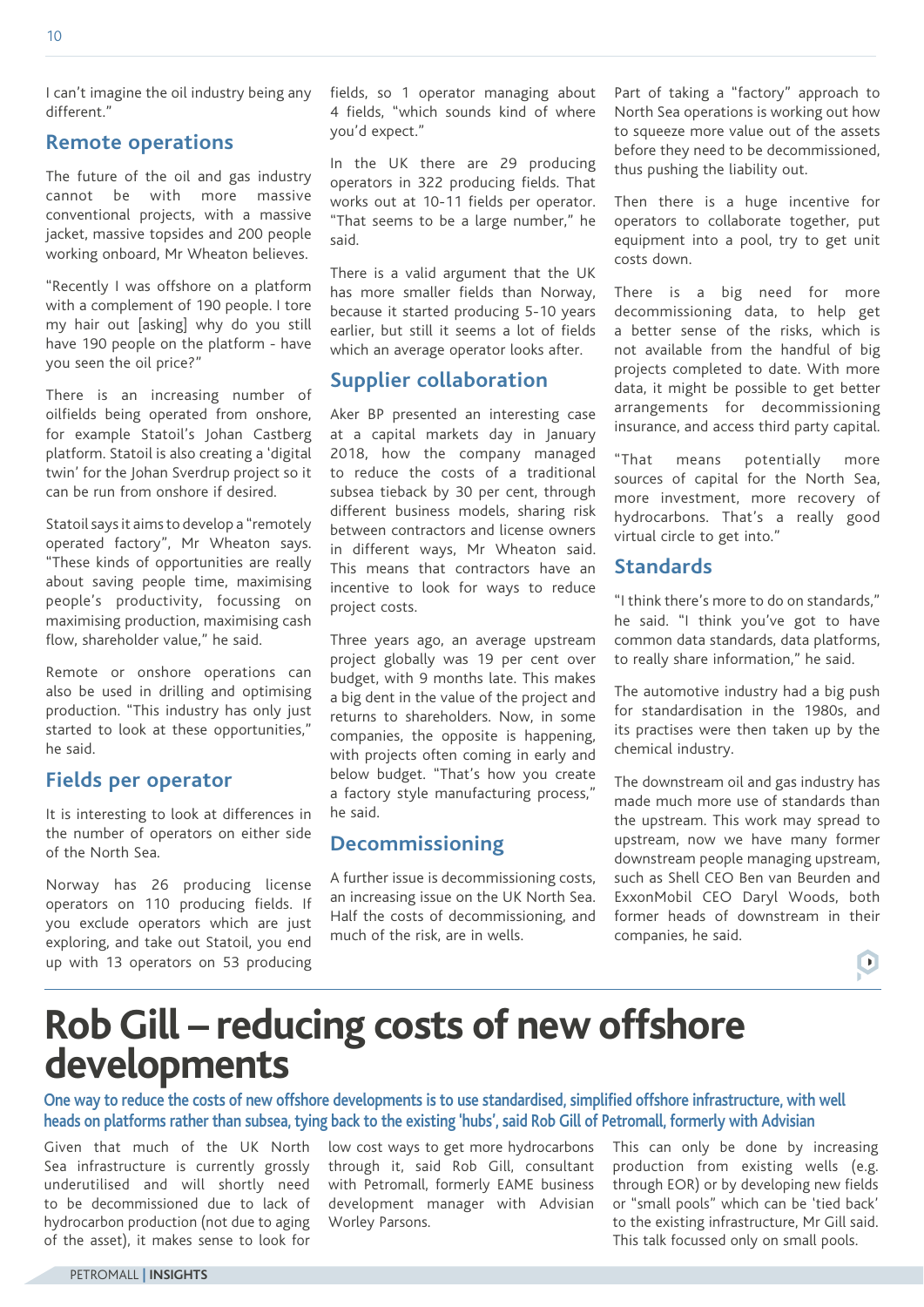The UK Oil and Gas Authority has been helpful in identifying 300 small pools in the UK sector of the North Sea which could be developed which haven't been developed yet. These have been analysed in terms of their size and distance from existing infrastructure. They are more likely to make viable development projects if they are larger and closer to infrastructure, and the reverse is also true.

The industry typically considers a 10m barrel "small pool" as too small to bother with, Mr Gill said. So it may be useful to consider that a 10m pool could provide \$300m of revenue (at 50% recovery and a \$60 oil price). There are very few other industries which would consider \$300m too small a sum to bother with, he said.

#### **Subsea vs platform well head**

A first consideration is whether the pools are better developed with subsea wells or with platforms. Platforms are typically more expensive to build, but make for much easier well intervention work later (putting tools and equipment into the well to improve production).

A number of designs for platform well heads have been developed which are as simple (in terms of the services they offer) as the subsea equipment, so do not include any compression or processing.

The costs of putting the well head above the water mainly depend on the water depth, and so the amount of steel needed for the legs, whereas the cost of a subsea development is fairly independent of water depth, he said.

Roughly speaking, at 30m water depth, you could build a well head above the water for the same price as one subsea well. But at 90m water depth, one well head above water would cost the same as three subsea well heads – so you would need to have three well heads on the same platform to make it worthwhile.

North Sea platform costs are a little higher due to weather and waves, and based on real calculations a well head platform is typically the same cost as two subsea wells in the Southern North Sea, and the same cost as four subsea wells in the central and Northern North Sea, he said.

A well head platform is "low cost, low risk, completely unmanned, with no accommodation, no processing whatsoever," he said. There is generally no helideck. It can be produced in standardised modules, thus reducing the design and construction cost.

Personnel access is by so called "walk to work" vessels, which have a walkway from a vessel to the platform. The walkway "compensates" for wave movement, i.e. uses sensors and motors to keep the walkway completely still, even though the vessel is moving on the waves.

The "walk to work" system is also the emergency escape route for personnel (so the vessel will be there as long as people are).

#### **Examples of standardised designs**

Engineering company Worley Parsons did a lot of work developing standardised platforms in the Gulf of Thailand, working for Unocal (later acquired by Chevron in 2005).

They managed to reduce the typical installation time from 8 days to 2, with a range of different innovations, such as different methods for putting tubulars into the seabed ("swaged piles" rather than "grouted piles" in the jargon.

The platforms could be manufactured quickly to order without any new design work required, put on a barge two at a time, and then offloaded offshore. They also have bolted connections, so that platforms could be moved somewhere else after use.

Worley Parsons decided that a design with 16 slots (for different wells) might be good for a majority of projects, so they made it the standard size. They designed a jacket with a lower weight, and a topsides which are fully automated, with space for booster compression. They managed to reduce the construction costs from \$10m to \$6m between 1993 and 2003. Worley Parsons has 500 such unmanned platforms currently in service.

On a similar platform in New Zealand, staff will visit every 6 months, and send an automatic pig launcher into the well to do an inspection. A new automated system is being developed to stop slugging.

Another platform standardisation project was recently initiated by Saudi Aramco, under the label "3S", standardisation, simplification and 'simultaneous'

operation. The Persian Gulf water depths range from 10m to 50m.

The only variability in the standard structure was in the length of the legs. Saudi Aramco also standardised on just two topside designs, powered or unpowered, and standardised on 10 well slots.

Today, if an engineer in Saudi Aramco wants an oil platform, they should specify whether or not it is powered, the water depth, and the soil conditions for the piling arrangement. No further design needs to be done. If someone just wants 5 well slots, they have to have 10. "While each platform may not be optimised for its location, the entire supply chain is optimised," he said.

If the standardised jackets and topsides can be manufactured separately that also makes the project more efficient, he said.

Companies are also looking for ways to make platforms easier to install, perhaps with the same jack-up rig which was used for drilling, rather than bring in another heavy crane.

Worley Parsons in Coogee, Australia, developed a tripod design, which could be launched directly from a barge, only requiring a 5 tonne crane. Not needing a heavy crane vessel gives operating companies a lot more flexibility.

The platform has been designed in two different sizes, "large" (12-16 well slots) and "smaller" (4-6 slots). The only allowed variability is in the height of the legs in between, which can be altered in increments of 1m.

"It changes the concept of a production yard to a production line," he said.

In the Southern North Sea, there are many unmanned platforms in the Dutch and Danish sectors, many without any helideck, relying on 'walk to work' technology for access from a vessel, as described above.

Unmanned wellhead platforms was a major topic of conversation for the Stavanger ONS conference in Autumn 2016, following a study on the subject done by the Norwegian Petroleum Directorate, and a number of designs proposed as a standardised structure for the deeper water of th North Sea.

Heerema won a contract to install a